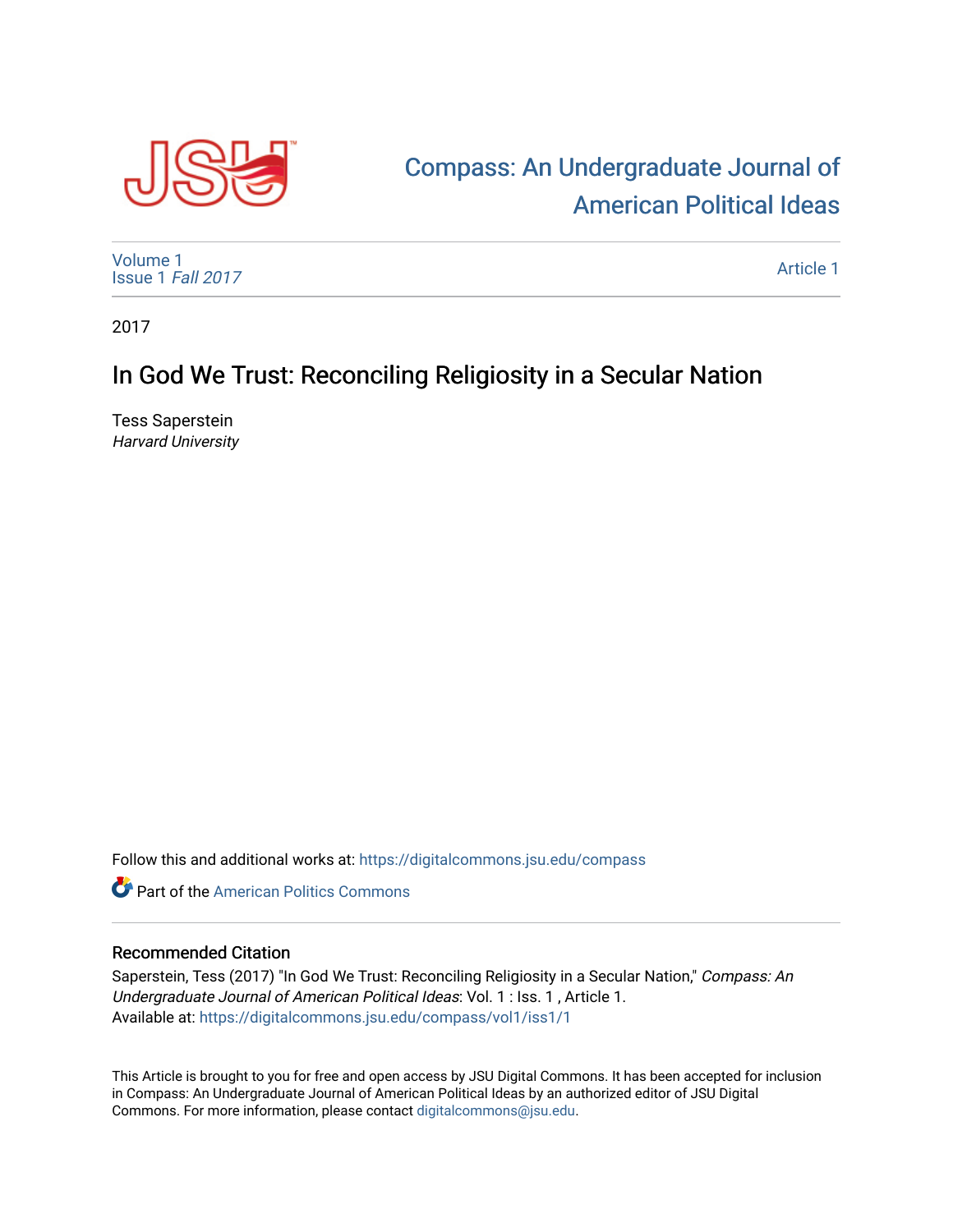Title: In God We Trust: Reconciling Religiosity in a Secular Nation

Author: Tess Saperstein

University: Harvard University

Biography: Tess Saperstein is a senior government concentrator at Harvard University. Her interests include the politics of religion and the media.

Abstract: Since its founding, the United States has been composed of a diversity of religions, making religious tolerance and the separation of church and state necessary for the maintenance of a peaceful coexistence. It is inscribed in the First Amendment of the Constitution that "Congress shall make no law respecting an establishment of religion, or prohibiting the free exercise thereof." Nonetheless, despite a clear institutional differentiation between religious and nonreligious spheres of society, the United States has remained, on the whole, a devout nation. In 2016, 89 percent of Americans reported that they believe in God and 72 percent said they believe in angels ("Most Americans Still Believe in God," 2016). These facts create an apparent paradox: Americans, as a whole, fundamentally believe in a separation of church and state, yet religious imagery often pervades political discourse. Furthermore, the emergence of the Religious Right as a powerful political force would appear to contradict the premise that politics and religion occupy separate spheres in American society. However, the group's evolution over the past 30 years and integration into mainstream society ultimately underscores the value that most Americans place on the separation of church and state and the fact that religion is able to influence American politics only insofar as it reflects the expression of individual political opinions as motivated by religious belief.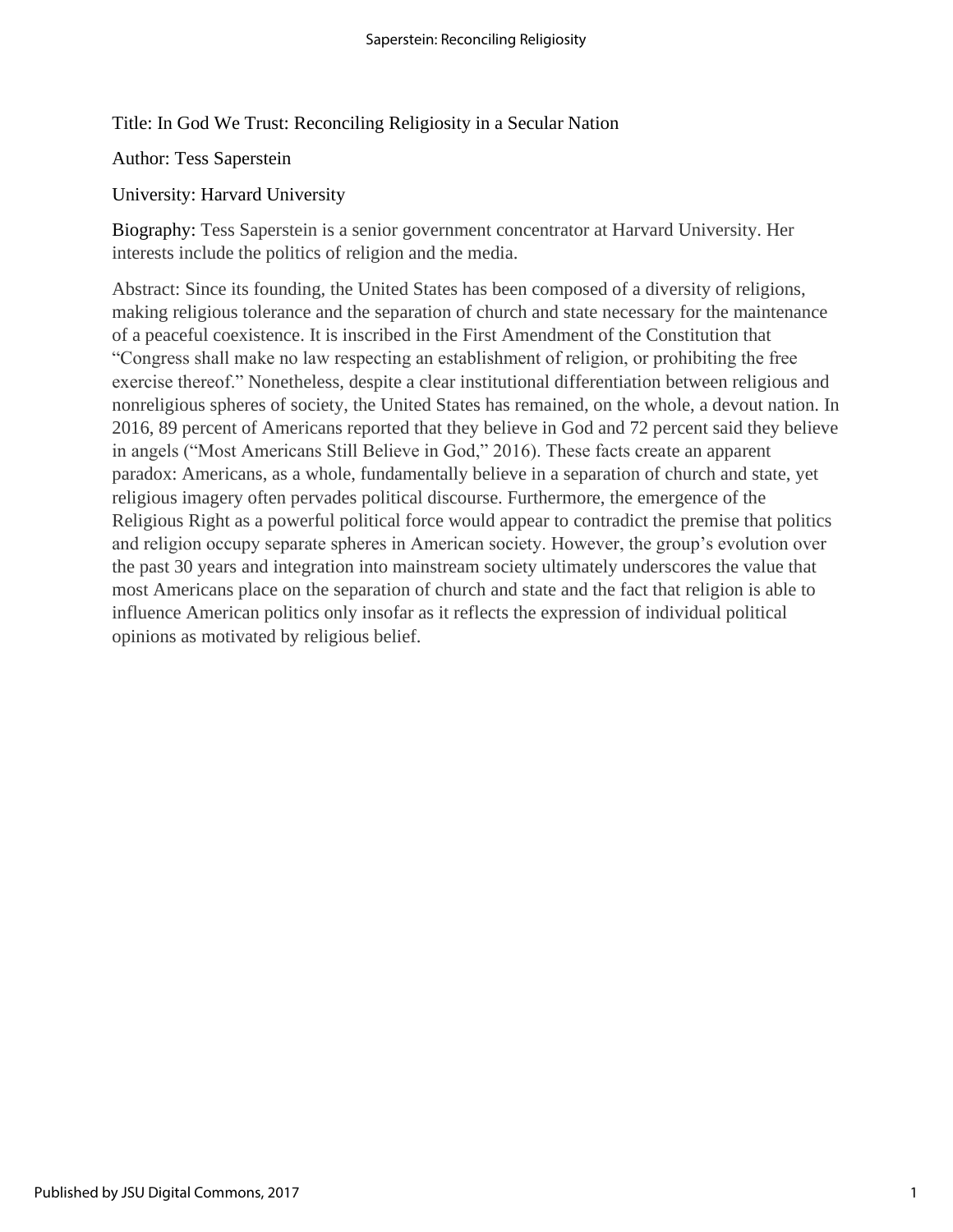Since its founding, the United States has been composed of a diversity of religions, making religious tolerance and the separation of church and state necessary for the maintenance of a peaceful coexistence. It is inscribed in the First Amendment of the Constitution that "Congress shall make no law respecting an establishment of religion, or prohibiting the free exercise thereof." Nonetheless, despite a clear institutional differentiation between religious and nonreligious spheres of society, the United States has remained, on the whole, a devout nation. In 2016, 89 percent of Americans reported that they believe in God and 72 percent said they believe in angels ("Most Americans Still Believe in God," 2016). These facts create an apparent paradox: Americans, as a whole, fundamentally believe in a separation of church and state, yet religious imagery often pervades political discourse. Furthermore, the emergence of the Religious Right as a powerful political force would appear to contradict the premise that politics and religion occupy separate spheres in American society. However, the group's evolution over the past 30 years and integration into mainstream society ultimately underscores the value that most Americans place on the separation of church and state and the fact that religion is able to influence American politics only insofar as it reflects the expression of individual political opinions as motivated by religious belief.

Throughout the Revolutionary and post-Revolutionary era, America developed a coherent set of values distinct from its European contemporaries. Among these values was an emphasis on individual rights and equality. This, combined with the plethora of religious denominations that comprised the colonies, would lead to the institutionalization of religious tolerance. The establishment of an official religion was simply not practical in the American case. Therefore, if the new government was to maintain both authority and legitimacy over the various religious communities, it couldn't establish a state religion.

The First Amendment's establishment clause and the Constitution's prohibition of religious tests attest to the uniquely secular nature of America's founding documents. Furthermore, the "refusal to invoke any form of divine sanction, even the vague deistic 'Providence,' [meant that] the Constitution went even farther than Virginia's religious freedom act in separating religion from government" (Jacoby 2004, 29). Although many people, particularly religious leaders, were incensed by the secularism of the Constitution, citizens were remarkably quick in accepting pluralism and tolerance as fundamental values. As the religious makeup of the country increasingly diversified, "the perceived need for interdenominational harmony during [the Revolutionary War] and political unanimity afterward placed an even higher premium on the respectful treatment of other citizens' beliefs" (Beneke 2009, 175). Absolutist claims about the inerrancy of one denomination over another quickly became unacceptable in mainstream society. Therefore, what subsequently developed was a thin line between the constraint of religion to private life and extreme insularity. Although individuals were expected to be religious within their private lives, insularity was viewed as an elitist rejection of the American civil religion.

As the separation of church and state became further entrenched within the values of American society, the role of the American civil religion grew. The civil religion supplanted denominational religion in public life insofar as it provided a baseline of morality for political dealings among the religiously diverse nation. It bridged the gap between religious and political spheres by encompassing, "the existence of God, the life to come, the reward of virtue and the punishment of vice, and the exclusion of religious intolerance" (Bellah 2016, 43). It is comprised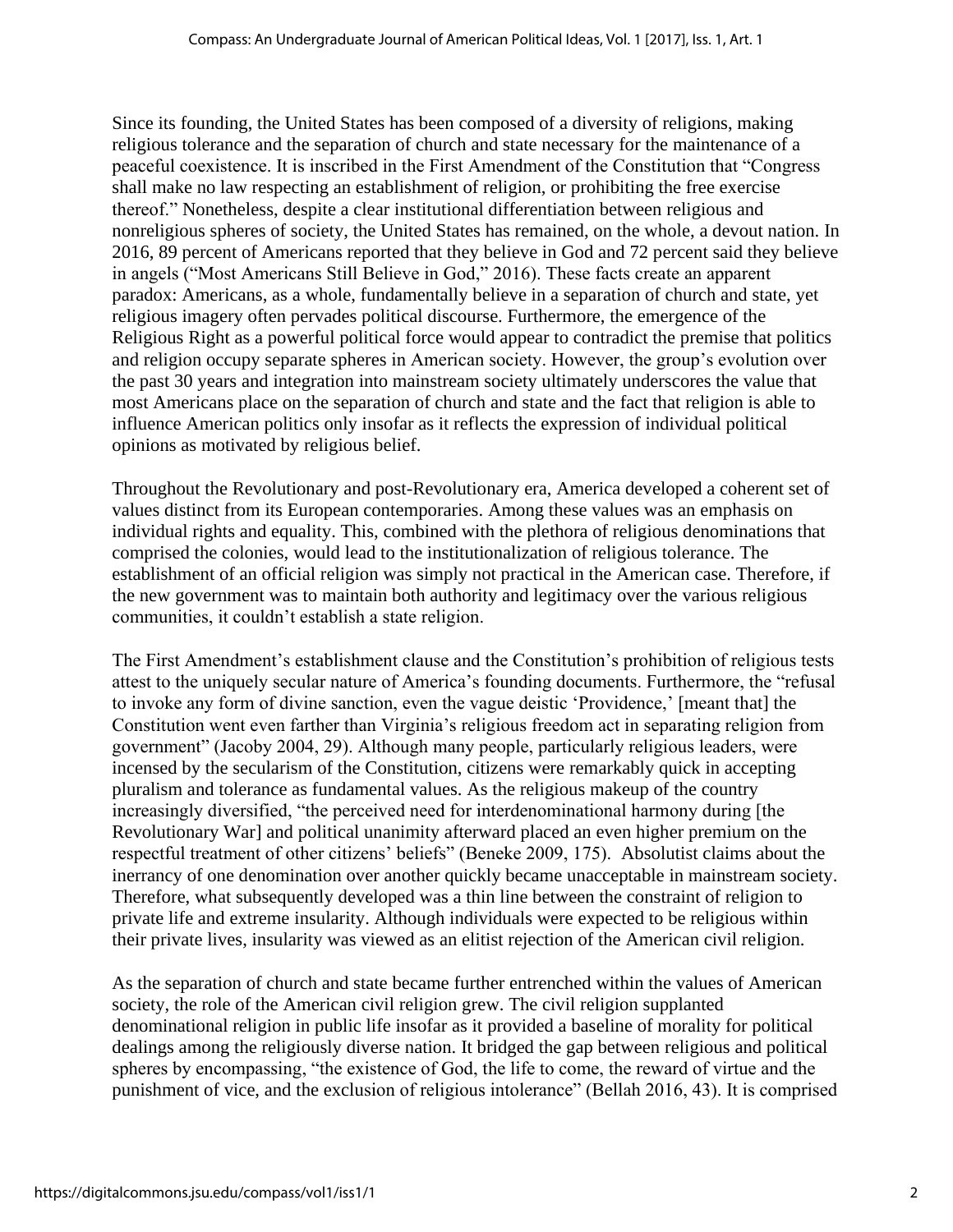of vague themes of Americans as the "chosen people," references to God, and uniquely American holidays. Although religious symbolism is frequently invoked in the civil religion, the limits on the specificity of religious references reflect its fundamental purpose, which is to encompass the values of all believers without giving preference to one denomination over another. For example, despite the overwhelmingly Christian composition of the United States, explicit references to Jesus Christ in the political sphere are generally taboo. Belief in Christ isn't a part of Jewish, Muslim, or many other religious doctrines, thus references to Christ would alienate these sects of the population.

The inherent tension between the separation of church and state and the United States' devout populace reached its zenith following World War II. As soldiers returned home from the war, they sought to rebuild their lives with religion taking a prominent role. Therefore, the post World War II era, "witnessed an unusual surge in public religiosity, so much so that some observers classified it as another of the Great Awakenings" (Putnam and Campbell 2010, 83). Religious worship and church-going became even more central to public life than it had before. However, a series of Supreme Court decisions pushed back against the tide of public religiosity by applying to local governments what had long been expected of the federal government. Prior to the mid-20th century, States maintained almost full authority over the legislation of religion. The establishment of religion clause was interpreted to apply to the federal government, whereas the States had the power to legislate religion as they saw fit. Therefore, "the Supreme Court's decision to apply the Bill of Rights beyond the national government meant an end to the traditional distinction between national and state action towards churches" (Wald and Calhoun 1992, 79). What followed were a series of prominent Supreme Court cases that challenged laws on the state and local level. Additionally, the Supreme Court took a distinctly separationist approach to interpreting the First Amendment, meaning the Court believed that government and religion should be completely independent of one another. Although the composition of the Court changed after the 1970s so as to reflect a more accommodationist point of view, the new focus on state and local religious issues could not be undone. Issues such as the role of religion in public schools became prominent topics of discussion and underwent intense scrutiny.

Perhaps in reaction to what was by some viewed as an infringement upon religious liberties, a new coalition of evangelical Protestants emerged as a prominent political actor. In addition to the series of separationist Supreme Court rulings from the 1940s through the 1970s, the social upheaval of the 1960s served to further challenge the conservative norms that were cemented in the 1950s. Issues such as the Vietnam War, the civil rights movement, and the sexual revolution divided the young and the old and emphasized the political and religious schisms that were developing in America. The first aftershock, however, which brought about the rise of the Religious Right, proved that a sizable segment of the American population would not tolerate the apparent decrease in the role of religion and morality in the public sphere. In direct contrast to most conceptions of secularization theory as a linear phenomenon by which religious adherence declines in response to ongoing modernization, the number of evangelical Protestants rose from 23 percent of the population in the early 1970s to 28 percent by the mid 1990s (Putnam and Campbell 2010, 103). However, the rise of evangelicalism was not restricted to an increase in the number of adherents. Various local grassroots campaigns, run by evangelicals, challenged laws and practices that were deemed incompatible with religious doctrine.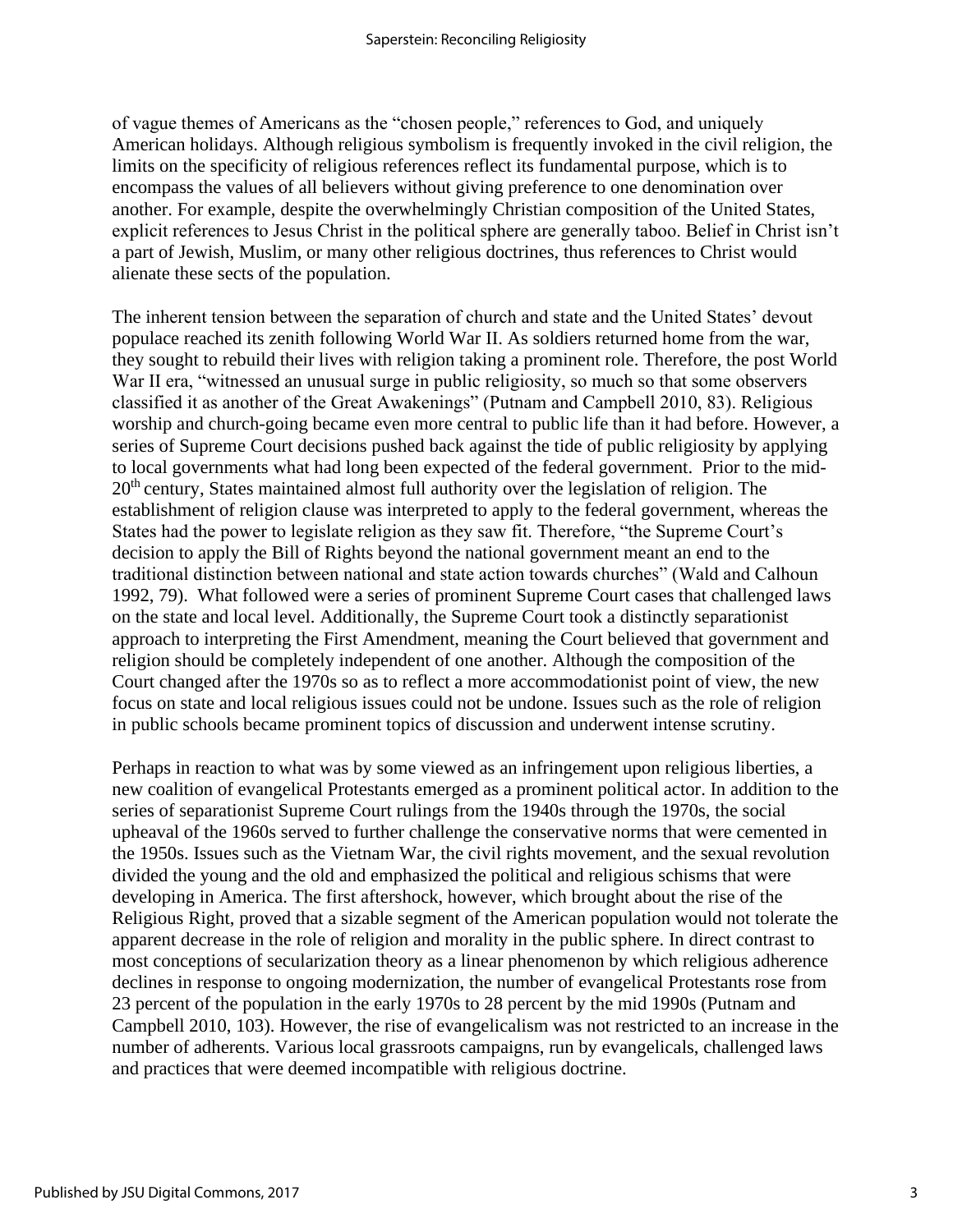As grassroots campaigns sprouted throughout the country, the political activities of evangelicals began to coalesce and formalize their operations. Evangelical political action groups such as the Moral Majority and Christian Voice had a far broader issue agenda than their predecessors. The core agenda involved opposition to abortion, civil rights protection for gays and lesbians, and the ERA, and support for school prayer and tuition tax credits for religious schools (Wilcox and Robinson 1996, 44). The Religious Right was taking on a vast array of political issues, with religion as the basis of their mobilization. However, the pattern of U.S. history soon came full circle as the Religious Right realized the limitations of its overtly denominational rhetoric. By invoking language more specific than that of the civil religion, the Religious Right inherently established themselves as a relatively insular group. Their "moral language and censorious tone," was ultimately divisive and hindered them from receiving more widespread support and forming coalitions (Wald and Calhoun-Brown 1992, 212). Therefore, the eventual broadening of their language allowed them to become more mainstream.

In the early 1990s, the Religious Right reinvented their image so as to become more inclusive and gain more followers, thus leading to greater political success. By referring to their target audience as "people of faith" as opposed to "Christians" and their goals as defending "traditional values" as opposed to "Christian values," the New Christian Right's agenda "moved beyond moral concerns....to a much broader set of issues that would appeal to secular conservatives" (Wald and Calhoun-Brown 1992, 214). The Religious Right learned that even though American was a relatively devout and overwhelmingly Christian nation, Americans nonetheless valued at least a certain degree of separation between church and state. Overtly religious rhetoric discomforted many Americans who valued the country's pluralism. Instead, the Religious Right adopted "conservative" positions as activists avoided "explicitly religious language in public speeches and emphasiz[ed] positions on taxes, crime, abortion, and gay rights" (Wilcox and Robinson 1996, 50). A certain degree of separation between religious ideology and political rhetoric was needed in order for their platform to appeal to both the religious and the nonreligious.

The importance of religion to contemporary American civil society became most evident in the 1950s during the post-World War II religious revival. The soldiers that returned from the war were getting married, having children, and bringing their families with them to church. However, the increased level of religiosity among the general public does not fully explain the increase in church attendance. Religiosity also became a social norm and a symbol of respectability. Americans felt a civic duty to attend church, particularly during the Cold War, during which communism was associated with atheism and "religion represented patriotism, a central unifying theme of national purpose" (Putnam and Campbell 2010, 87). Religious institutions also became central to social life as "institutional commitment, embodied in church membership…burgeoned from 49 percent of the adult population in 1940 to 69 percent in 1960" (Putnam and Campbell 2010, 86). Religious organizations developed a variety of programs to engage and retain their members. The centrality of religion to civil society remains a fact today given that half of all volunteering taking place in religious settings, 60 percent of Americans are members of a house of worship, and over a third of Americans are associated with religious groups other than the place of worship (Fowler et al. 1985 195). All of these elements continually reinforced the centrality of religion to American life.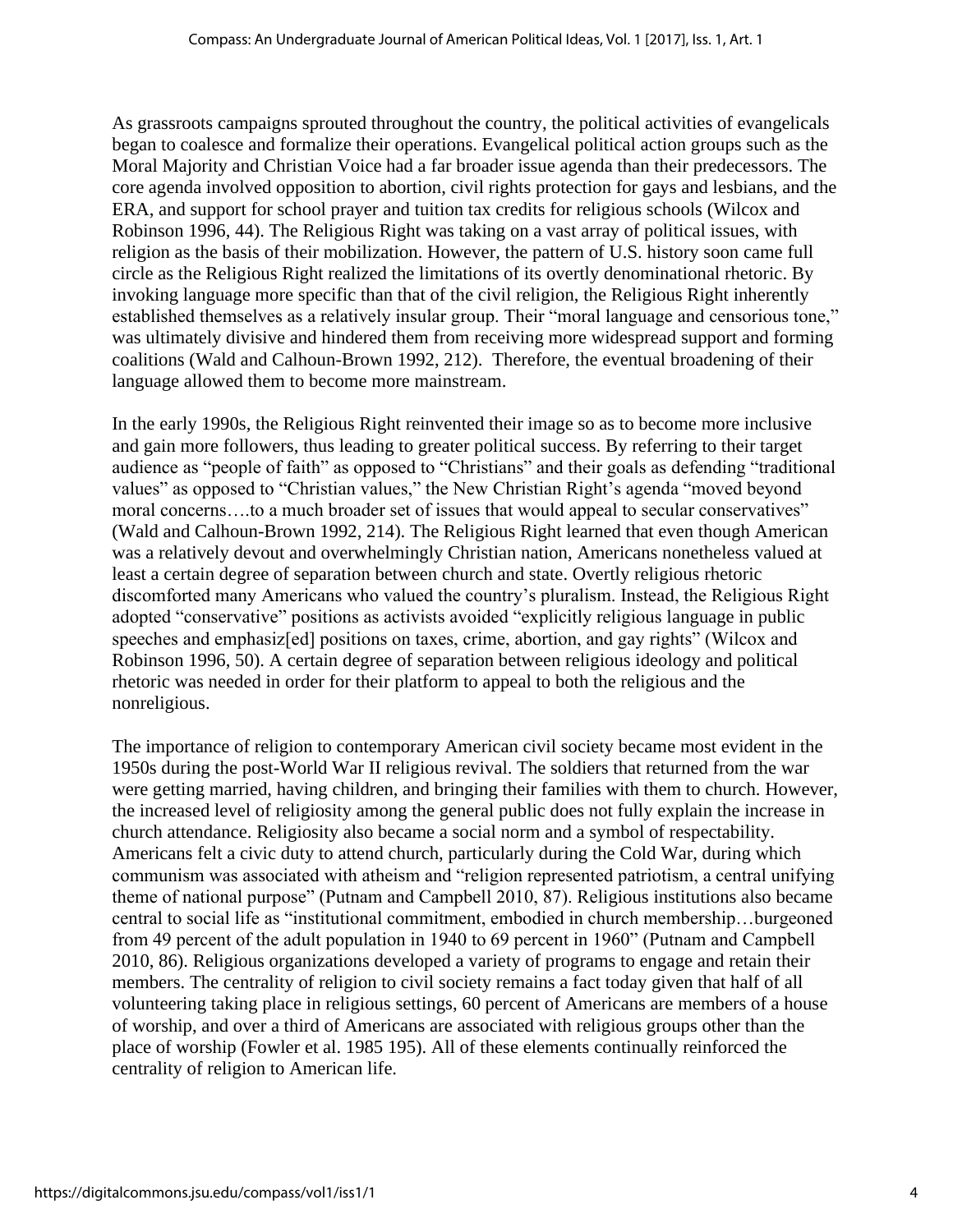With religious institutions forming the bedrock of American civil society, various religious organizations seek to educate and mobilize their congregants so as to take political action. Often motivation to enter the political sphere is drawn from religious texts and traditions themselves. Postmillennial fundamentalists, for example, believe that Jesus Christ would return to earth only after a thousand years of peace. Therefore, if peace must be achieved before Christ can return, "then politics becomes an essential Christian duty" and "only by improving the state of the world can prophecy be fulfilled and the kingdom of heaven be brought into existence" (Wilcox and Robinson 1996, 33). Indeed, religious affiliation appears to be a strong indicator of policy attitudes and voting patterns. In particular, those belonging to different Christian denominations are likely to exhibit different behaviors given their religious orthodoxy. For example, whereas, "evangelical-style religiosity attends to questions of personal morality without much interest in social welfare policy…communitarian-style religiosity addresses social welfare but gives much less priority to issues like abortion and gay rights" (Mockabee, Wald, and Leege 293). Given the strong link between religion and politics in many denominations, churches and places of worship themselves can act as centers of mobilization for political action. During the civil rights movement, for example, advocacy, "was organizationally based in black churches, and many African American clergy say they could not imagine their pastoral role without a political component" (Fowler et al. 1985 125). Furthermore, since religious institutions function as centers of social life for many Americans, they also provide congregants with skills that are often necessary to incite political action. As a result, higher levels of religiosity are, "strongly associated with higher levels of interest in public life—a factor that is itself correlated with political knowledge" (Fowler et al. 1985 196).

As religious communities increasingly sought to influence politics, lobbying groups formed so as to nationalize their political agendas. One aspect of the aftershock that began in the 1970s was the massive increase in religious advocacy. Fearing the growing federal government's infringement upon religious liberties, "many groups [arose] to monitor its impact on their religious organizations and protect basic religious freedom" (Fowler et al. 1985 120). However, with various denominations seeking different—and sometimes, conflicting—political action, they often formed coalitions with like-minded parties. The interactions between the various political groups, both religious and nonreligious, exemplify the tolerance and freedoms afforded to religious believers in the United States. When launching lobbying campaigns, different religious groups will align themselves with one another on particular issues on which they agree. For example, evangelical Protestants often side with conservative Jewish groups when it comes to U.S. support for Israel. Although the two groups represent different ideologies, they are not so insular or intolerant that they would deny cooperation with the other. By acknowledging one another as legitimate political actors and partners, religious groups implicitly acknowledge the viability of their counterparts' beliefs. Although they may disagree, they value individual freedom of expression, which affords people the right to promote policies that coincide with their religious beliefs.

The United States may be a remarkably devout nation, but it is also extremely pluralistic. The need to accommodate a wide diversity of religions set the tone early on in American history, leading to a differentiation between religious and nonreligious spheres. Nonetheless, Americans have also been afforded substantial individual rights, including freedom of expression and freedom of religion. It is through individuals' usage of these rights that religious beliefs are able